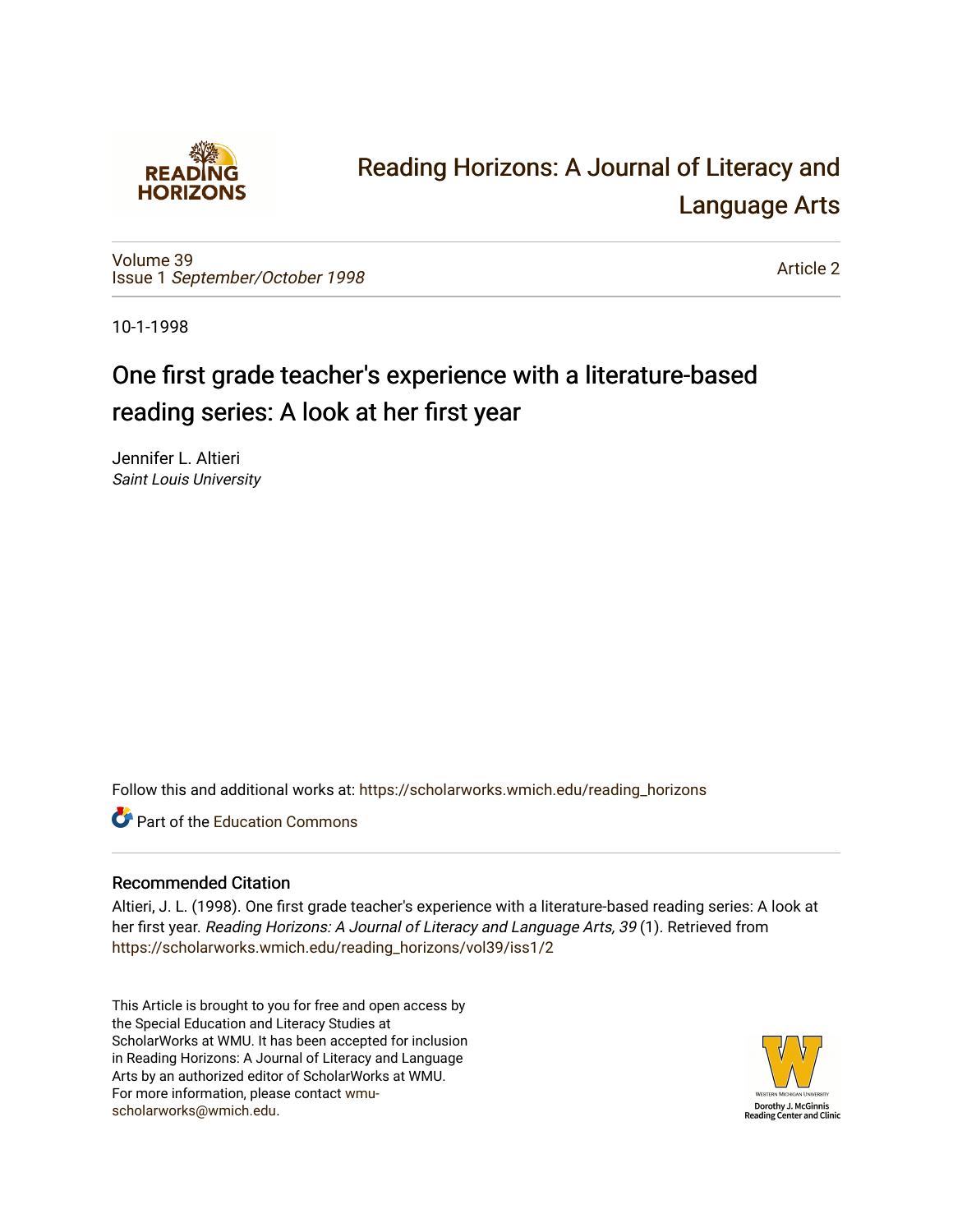

### *One first grade teacher's experience with a literature-based reading series: A look at her first year*

*Jennifer L. Altieri*

**Saint Louis University**

#### ABSTRACT

The purpose of this study was to examine a first-grade, rural school teacher's use of a newly adopted literature-based reading series. The goal was not only to see how she used the materials but to also examine any struggles she experienced during her first year with a literature-based series. The participant/observer spent one day a week for an entire school year observing the teacher's reading class and interviewing the teacher at regular intervals. It was apparent in the interviews that this teacher had a positive attitude toward many aspects of the new series and believed that she had changed her methods and beliefs of teaching reading. However, classroom observations revealed that in fact she modified the materials to meet her epistemology. Although prior studies support that the literaturebased basals are significantly different from previous editions, a change in reading instruction will only occur with greater teacher guidance.

#### A LOOK AT HER FIRST YEAR

This study examines one first grade teacher's use of a newly adopted literature-based reading series. The teacher taught in a small, rural town in the Mid-South. The researcher served as a rural town in the Mid-South. participant/observer and visited the classroom throughout the school year in order to observe the teacher's lessons with the newly adopted series and to interview the teacher and others involved in the educational context on a regular basis. The purpose of this study is to look at one teacher's implementation of a newly adopted basal reading series in light of her theoretical beliefs and pedagogical practices. The researcher also sought to examine any difficulties encountered by this teacher. This article will begin with a brief review of the research surrounding basal readers followed by a discussion of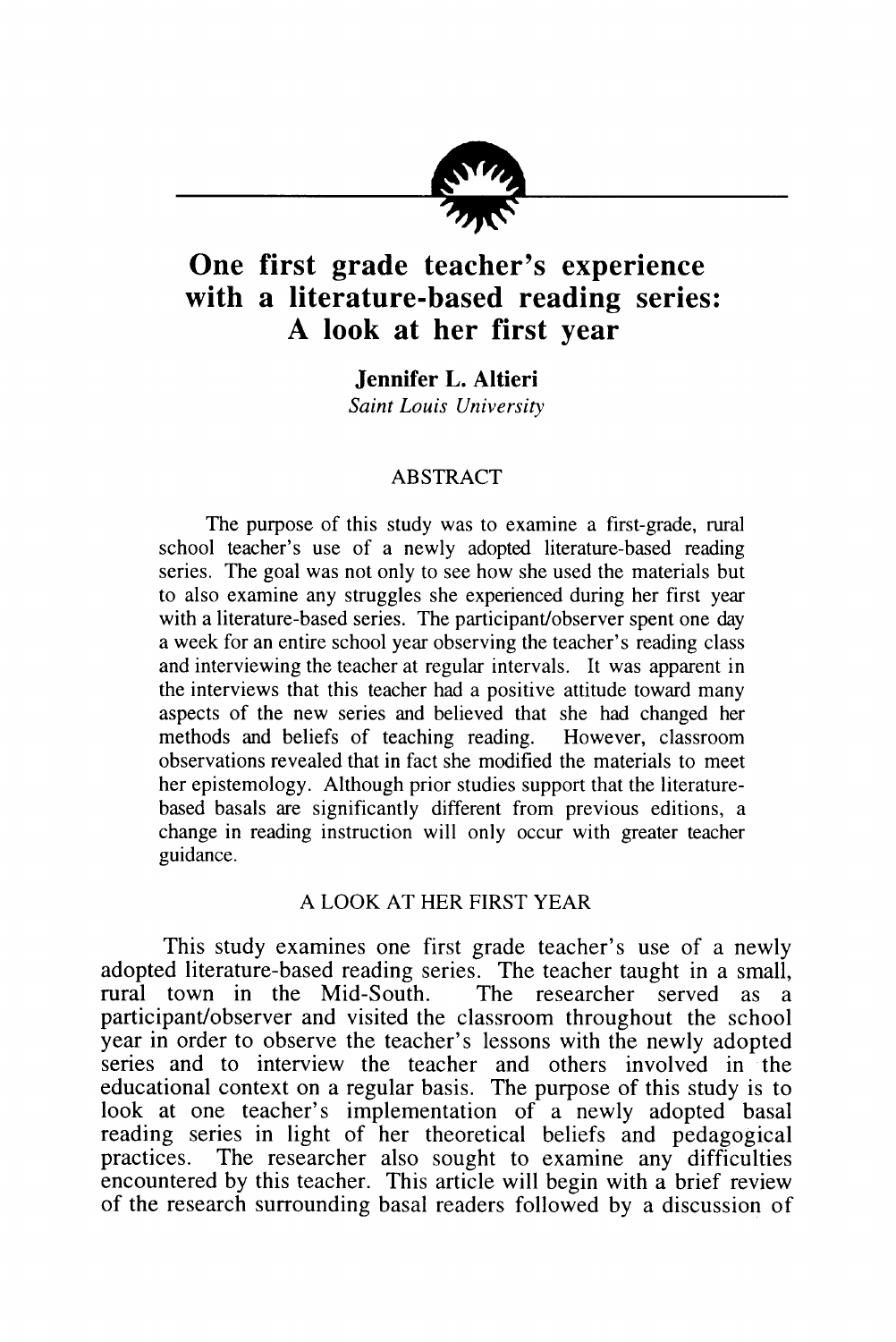the research methodology. The article ends with conclusions and implications.

#### THEORETICAL FRAMEWORK

Since the popularization of basals in the 1840s (Smith, 1965), they have often been a source of criticism because of the quality of literature (Strickland, 1964), the controlled vocabulary (Chall, 1983) and the explicit instructions (Woodward, 1986). Reading researchers and educators have argued that the control of teaching reading lies with the basal publishers instead of with the teachers (Shannon,  $1989$ ) and that even pacing in the lessons is managed by administrators and not the classroom teachers (Shannon, 1990). Still many schools have relied on the basals during the last 40 years (Paris, Wixon, and Palincsar, 1986; Venezky, 1987).

As basals continues to be an important part of many classrooms, it is interesting that newer literature-based editions of basals use published literature, less controlled vocabulary and a slightly more suggestive tone in the teacher directions (Hoffman et al., 1994) than previous editions. The newer basal readers also recommend flexible small group reading, provide fewer questions, and contain very little pacing information for teachers (Hoffman et al., 1994). However, it is evident that the debate surrounding basals will continue even with the development of these newer editions (e.g., Goodman, Maras, and Birdseye, 1994). The question now is how will teachers implement a literature-based series with which they are unfamiliar.

Research shows that in contrast to urban and suburban teachers, teachers in rural areas are less confident about teaching with literature (Lehman, Allen and Freeman, 1990). If literature is used, the teachers feel more secure teaching from a published reading program, exploring literature with a structured sequential curriculum, and having grade level lists of books available for use. Since the literature-based basals contain literature, provide some structure, and contain lists of trade books which might be used with the basal stories, rural teachers might find them very appealing.

Most educational research takes place in suburban and urban areas, yet nearly two-thirds of the 15,600 public school districts in the United States are in rural areas (Trusock, 1994). Rural residents make up 42% of the functionally illiterate (Bailey, Daisey, Maes, and Spears, 1992). Since illiteracy is a prevalent problem in these areas, more research needs to be conducted in rural communities. Therefore, the purpose of this study is to take a closer look at one rural classroom in order to determine the complexities surrounding the implementation of a new literature-based reading series.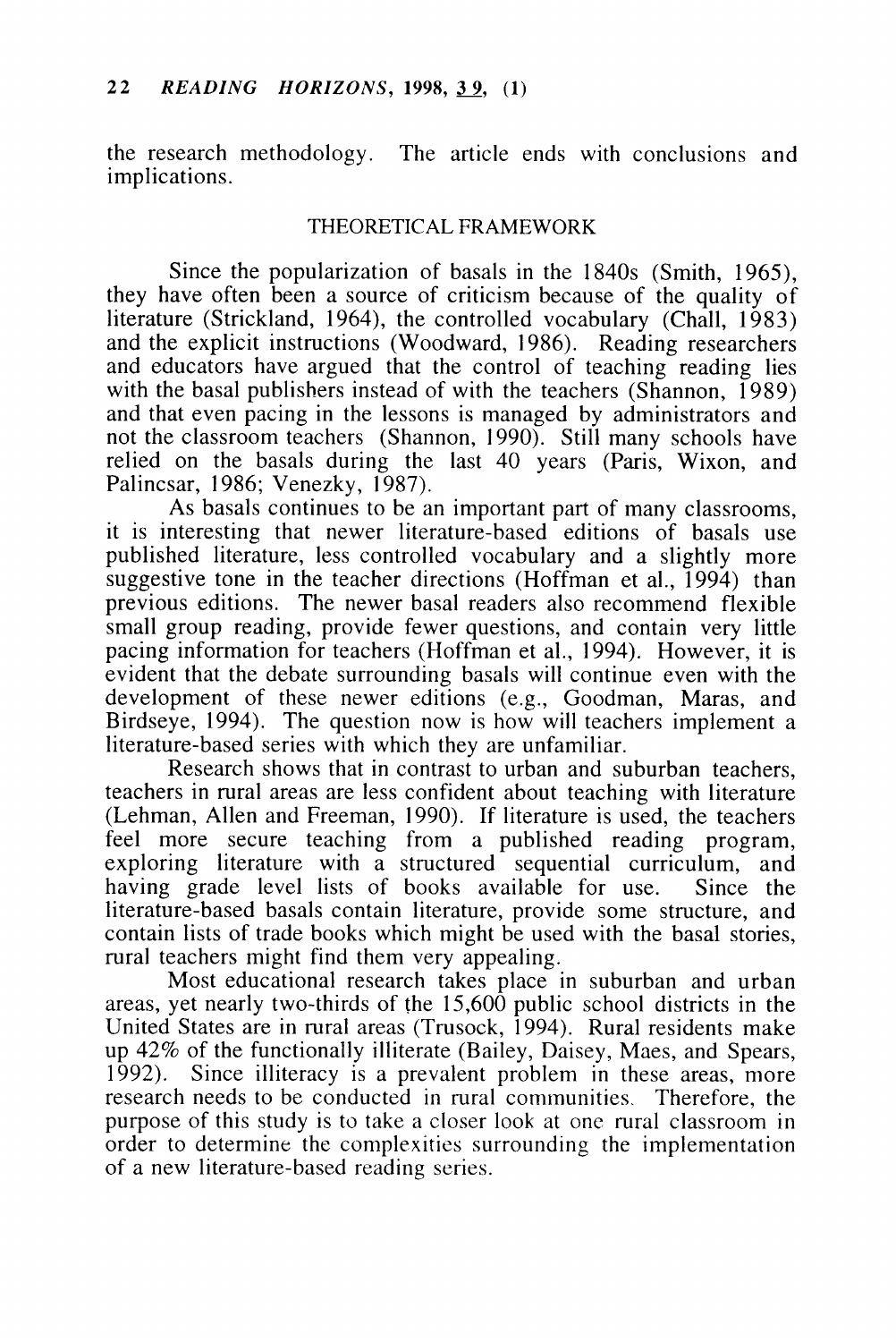#### **METHOD**

#### **Context**

The context of this study is a school located in a small, rural community in the Mid-South with 181 students. It is the only elementary school in a town of 711. Approximately half of the parents are involved in agriculture (soybean, rice, cotton) while the other half work at factories in a nearby town. The socio-economic makeup of the school is lower-middle class. Approximately 50% of the students are White and 50% African-American.

#### **Key Informant and Her Classroom**

The key informant for this study was a first-grade teacher, Mrs. Glasier, who was one of two first-grade teachers at the school. Mrs. Glasier had an undergraduate degree in education, had taught elementary school for 16 years, and was a lifetime resident of the community. In a previous study (Altieri, 1996), which analyzed the use of literature in the school, it was evident that the basal played an important role in this teacher's classroom. Mrs. Glasier expressed interest in the new basal series adopted by the school and suggested that the researcher spend the year in her classroom to see how she dealt with the new series.

Mrs. Glasier's class of 18 students had equal numbers of males<br>and females. Approximately 50% of her students were African-Approximately 50% of her students were African-Americans and  $50\%$  White. Six of her children received Chapter 1 services from special education. A typical day in this classroom began with reading and language arts and daily basal use. The rest of the day was broken up into other segmented periods of time for math, science/social studies, and spelling. A small number of trade books were kept in the back of the classroom, many of which were provided with the new reading series. The teacher had selected the texts from a list provided by the publishers. As a school-wide decision, all teachers used the same word list for vocabulary and spelling. Thus, the words suggested in the basal were the spelling words with no additional spelling book use.

#### **Materials**

The teachers selected the 1993 literature-based basal series by Silver Burdette and Ginn. It was standard practice for the school to use a series for approximately eight years before adopting a new series. Previously the school had used the 1986 Houghton Mifflin Reading Series.

The teachers examined a variety of basal series during the basal selection process and voted on the one which they preferred. The 1993 Silver Burdette and Ginn was the series that the teachers chose. It was evident from interviewing numerous educators in the building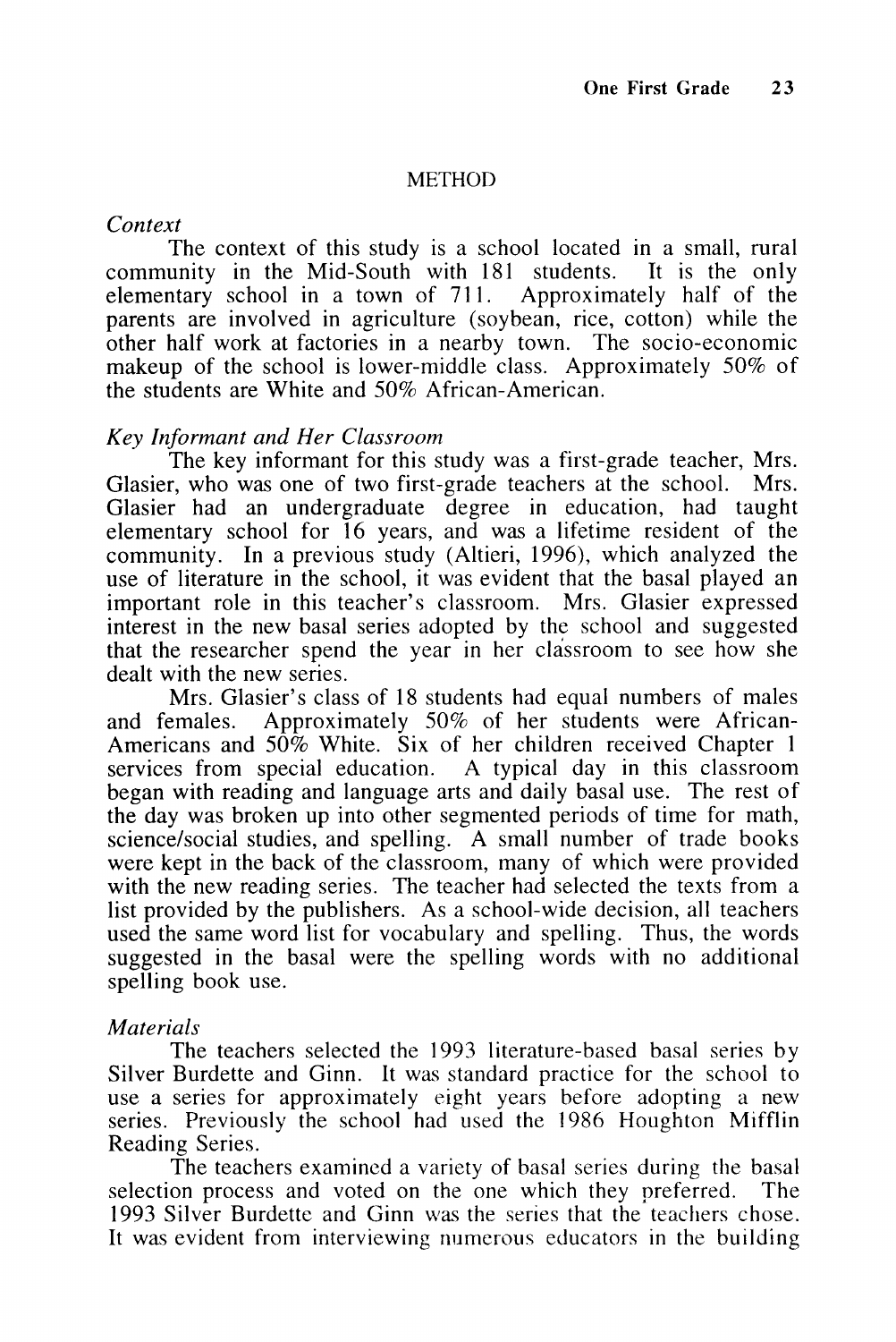that the series was selected because it was a step towards "whole language" in their eyes. It appeared that the use of literature in the basals lead the teachers to feel that the texts were "whole language," and they believed this selection would make them current in the delivery of reading instruction.

Prior to beginning the school year, the publishers provided a workshop in order to familiarize teachers with the materials. That was the only support provided by the publishers of the selected new series.

#### **Design and Procedure**

This year long, qualitative study employed a naturalistic inquiry methodology (Lincoln and Guba, 1985). Primary data sources were field notes and interviews. The researcher conducted semi-structured interviews (Merriam, 1988) with the key informant at five different points in time. She was interviewed prior to the school year when the new series was originally selected. Then she was interviewed at four evenly spaced times throughout her first year of implementing the new series. The researcher also interviewed the children in the The researcher also interviewed the children in the classroom and other people involved in the educational context. Notes were taken during the interviews by the researcher and later transcribed.

Field notes were gathered on a weekly basis by the researcher who served as a participant observer (Spradley, 1980) in the classroom for approximately three hours during the established reading time on a weekly basis. These visits began in August and lasted through May so that the entire year with the basal could be examined. Secondary data sources included artifacts and a field work journal (Spradley, 1979). Artifacts included copies of handouts journal pages and Artifacts included copies of handouts, journal pages, and standardized test results.

During data analysis, the researcher looked for patterns through analysis of the primary data sources and then triangulated the findings whenever possible by examining across both primary and secondary sources of data. A constant comparative analysis (Glaser and Strauss, 1967) of fieldnotes and interviews was employed to determine underlying themes existing in the data. These themes enabled the researcher to develop and test hypotheses. This process focused data collection on subsequent visits. Member checks were used to verify or disconfirm information (Lincoln and Guba, 1985). Finally, peer debriefing occurred on a regular basis throughout the study with a colleague experienced in literacy education and naturalistic research design. This allowed the researcher to discuss emerging hypotheses and to receive continuous feedback about the findings.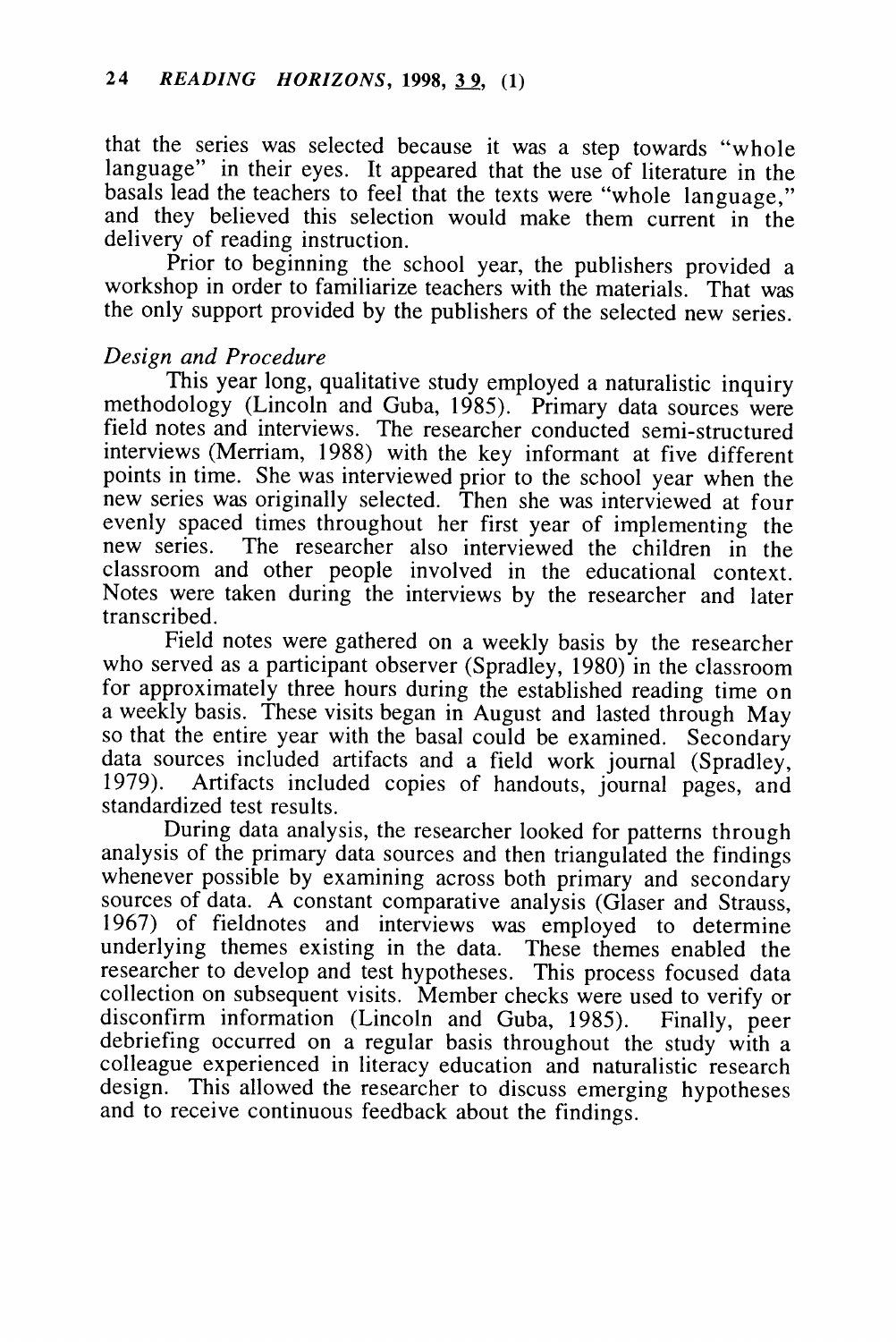#### RESULTS AND CONCLUSIONS

Interviews with the teacher indicated she firmly believed that her philosophy of reading had changed during the course of the year. Initially, the teacher used the word "traditionalist" to refer to her views. She felt that because she "was a traditionalist," the new basal series might be difficult for her to use with the children. However, as the year progressed, it became evident through further discussions that she felt her teaching of reading was changing. By the end of the year Mrs. Glasier stated that she "should have done this stuff years ago." She felt she had been in a "rut," but now her teaching had changed a great deal. It was obvious from talking to her that she was comfortable with the materials at the end of the year, and that she felt she was current in her reading beliefs.

However, observations, and interviews revealed that her theoretical view of reading was not altered when she encountered new information which contradicted her way of viewing literacy<br>development and literacy teaching early in the year. Instead, she development and literacy teaching early in the year. assimilated the new information by changing the information to fit her epistemology of how reading should be done. Flexible grouping, text-based spelling words, student notebooks, and publisher provided trade books were all uncertainties confronting this teacher in the new basal series.

#### **Flexible Grouping**

One suggestion in the text that caused concern for Mrs. Glasier was the flexible grouping suggested in the teacher's manual. She had used whole class reading instruction for several years, yet the new series often recommended using flexible small groups or partners for reading. In the fall, she tried flexible groups and appeared to not understand the philosophy behind this approach. She repeatedly expressed a dislike for small group or partner reading because she wanted to know what every student was doing during reading. Occasionally, at the end of the year she grouped students but usually<br>only during free time. When groups were used during the only during free time. When groups were used during preestablished reading time, she would still go around the room and individually make each child read the passage to her while groups were reading.

#### **Readers Writers Notebook**

Similar patterns were evident when she made use of the student notebook. This is a consumable book that is similar to publisher supplied workbooks that often accompanied prior series. However, the notebooks differed from workbooks because the notebooks required a great deal more writing and often encouraged student drawing. Although researchers support allowing young children to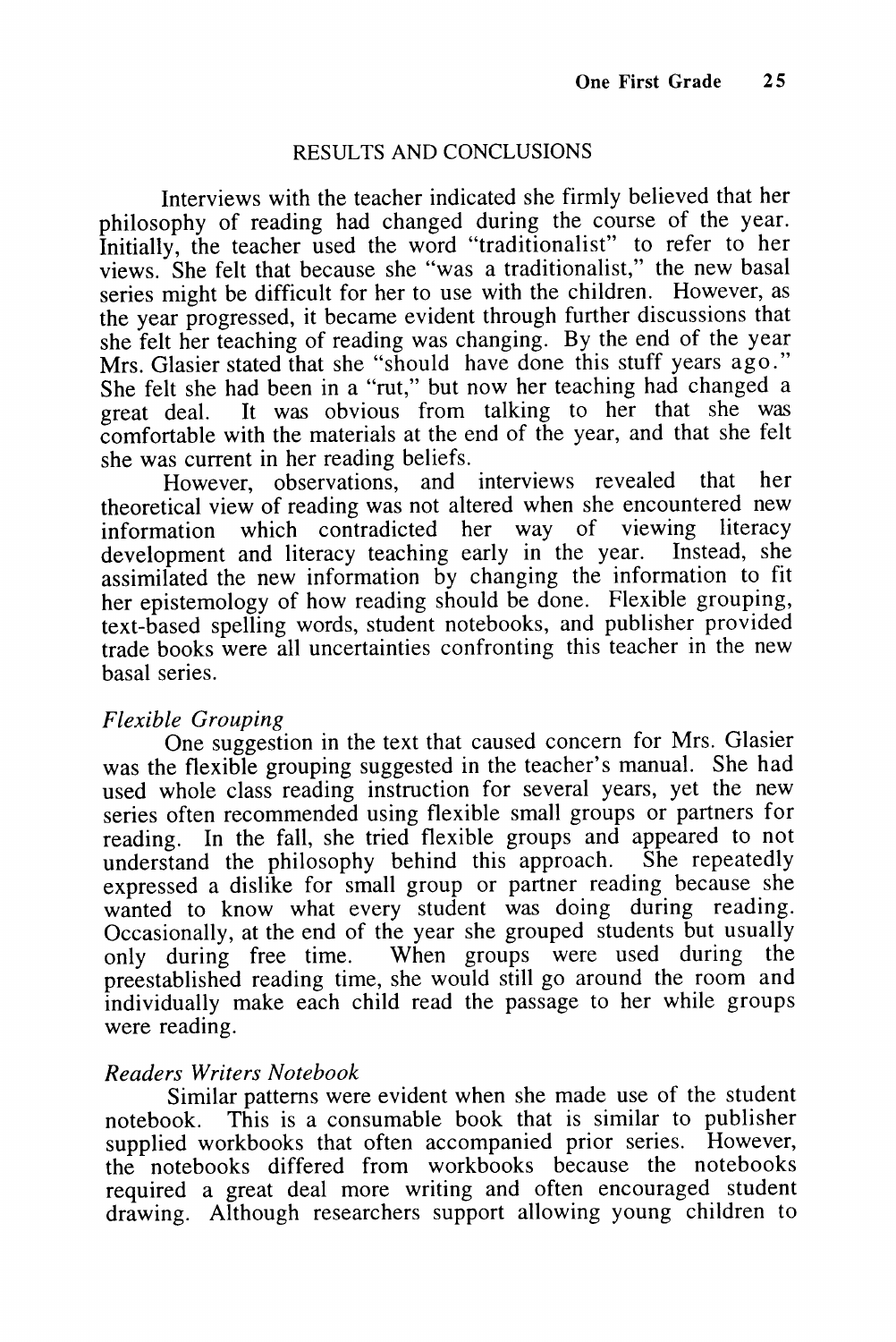integrate drawing and writing (Altieri, 1995; Olson, 1992), it was evident that this teacher did not feel the drawing was necessary.

Initially, this teacher saw the notebooks as "a waste of money" and nothing but "blank pages," and she missed the workbooks provided with the previous series. She had difficulty seeing value in a book with an entire page allowed for one question. Although the publishers appeared to be encouraging the reader to write and draw in response to the question, Mrs. Glasier felt that the pages often covered questions that could be done in a "10 minute oral activity."

Mrs. Glasier did state that if the publishers said to do something,<br>it was done. She believed they were the experts. The students She believed they were the experts. The students proceeded to complete each of the pages in the order they occurred in the notebook. The publisher-provided notebooks appeared to focus less on isolated skills than workbooks. Instead, they involved drawing and writing. Although every page in the notebook was sequentially completed, when directions required students to draw and write a story, this teacher would often have students only complete the writing part before moving on to the next page. Briefly into the year, she began giving the children sentence starters for their stories on the blank pages. As time progressed, she even referred to the notebook as a workbook during class.

#### **Spelling Words**

The new series also recommended using words from the stories, selected by the publisher, for spelling words. Even though these words appear to be more difficult than the traditional isolated word list provided in spelling workbooks, basal authors assume that students will find them easier to learn because the words are seen in a meaningful context on repeated occasions.

Prior to this school year, the teachers used a separate spelling book which contained word lists. Often lists such as these contain phonemically similar words. Once again, the teacher attempted to follow the suggestions provided with the new basals based on a school-wide mandate that this policy be followed. Shortly after the year began, she, like many other teachers at the school, encountered difficulties because parents were concerned that the words were too difficult and students seemed to have trouble spelling the words, which were less phonetically regular than past traditional spelling lists.

A few months later, she decided to make her own spelling lists from words in the stories. The chosen words tended to be The chosen words tended to be phonetically regular and very similar to each other. She also chose some of the smaller words in the story. Evidently, she felt that she could now satisfy many of the stakeholders and still follow the publisher's idea that the words should come from the story.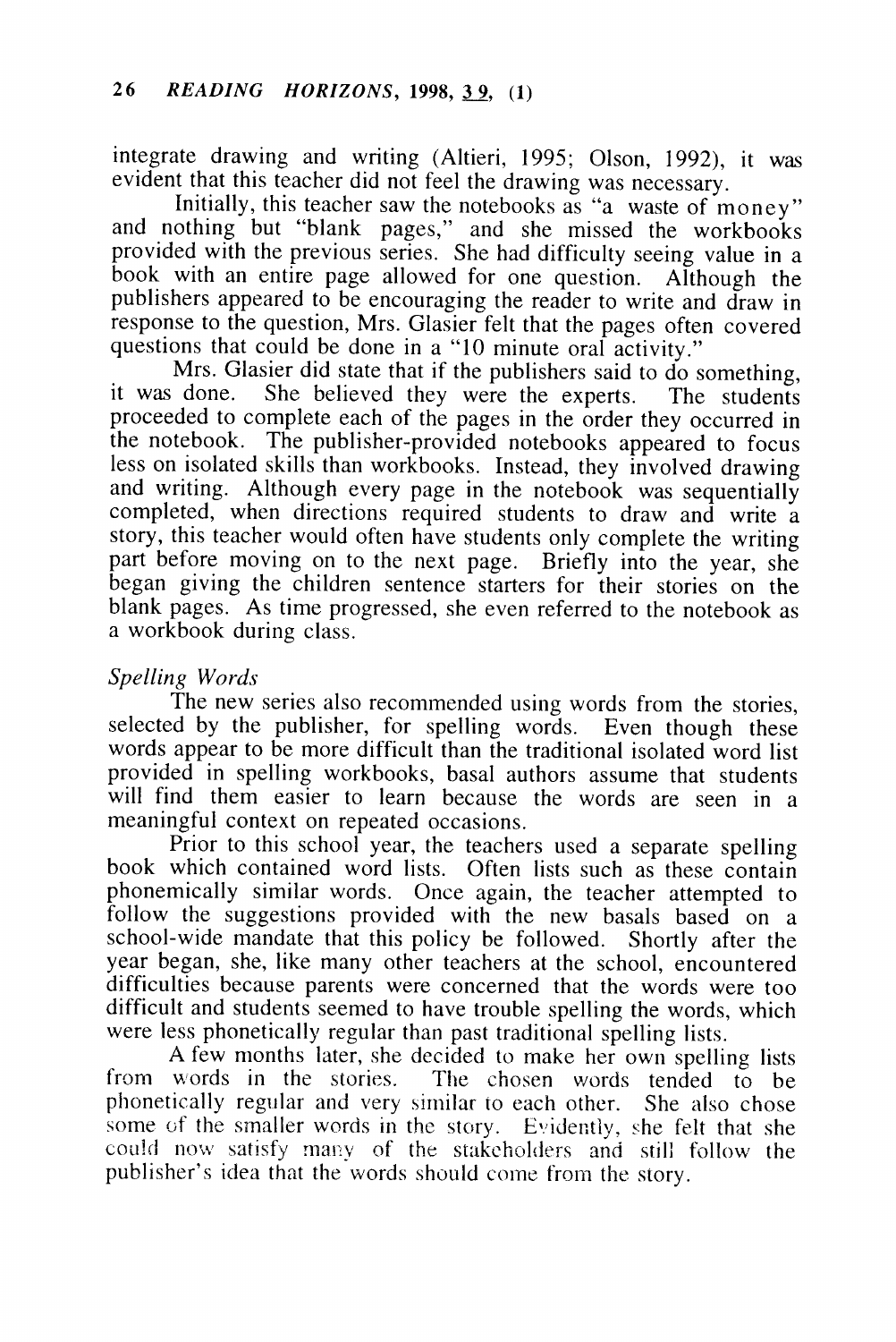**Children's Literature**

Although the basal publishers allowed the teacher to select a number of trade books with this series, it was evident in Mrs. Glasier's classroom that this did not necessarily ensure the infusion of more children's literature into the curriculum. A previous study regarding this teacher's use of literature revealed that Mrs. Glasier used children's books to read aloud to the class. However the use of multiethnic literature was almost nonexistent. In fact, during the prior school year, she could not name any stories portraying people of diverse cultures that were read to her children or used in the classroom (Altieri, 1994). Since this occurred in a number of interviews held with teachers at the school, it appeared to be linked to the isolated nature of the area and the fact that they were unaware of current children's literature.

Initially, with the newly adopted basal series, the teacher continued to read aloud to the children as time allowed. Usually the books shared were ones provided by the basal publisher. During this time, it was evident that the publisher-provided books were more current than those the teacher previously used and represented more and divrse ethnic groups. However, as the school year progressed the teacher no longer read to the children during story time. It appeared to the researcher to be due in part to the number of options included in the teacher's manual. The teacher often stated she was "unsure which suggestions to use in the book." Thus, she appeared to try to use so many suggestions in the teacher's manual that very little time was left to actually read aloud to the class.

During an interview, Mrs. Glasier, acknowledged that she did use fewer trade books with the students in her class this year. She stated that she felt the literature provided in the basals was so good that she no longer felt the need to read other books to them.

The stories in basals do represent a variety of cultures and have been shown to be more engaging (McCarthey, et al., 1994). Thus for some teachers, especially those in isolated areas, the texts may provide opportunities for children to be exposed to more quality literature. This literature represents a variety of genres as well as a variety of cultures. However, it is also evident that some teachers may feel the basal stories are a replacement for trade books in the classroom.

Research supports the importance of using literature with children (Huck & Hepler, 1996; Manley, 1988; Norton, 1995; Smith and Bowers, 1989). By doing so, teachers have an opportunity to exemplify excellent reading, show their own love of books, and allow children personal choice in the selection of books read. Also, the publishers are encouraging the use of trade books by supplying them with the series. However, it appears that these books may not be used in the classroom as the publishers anticipated.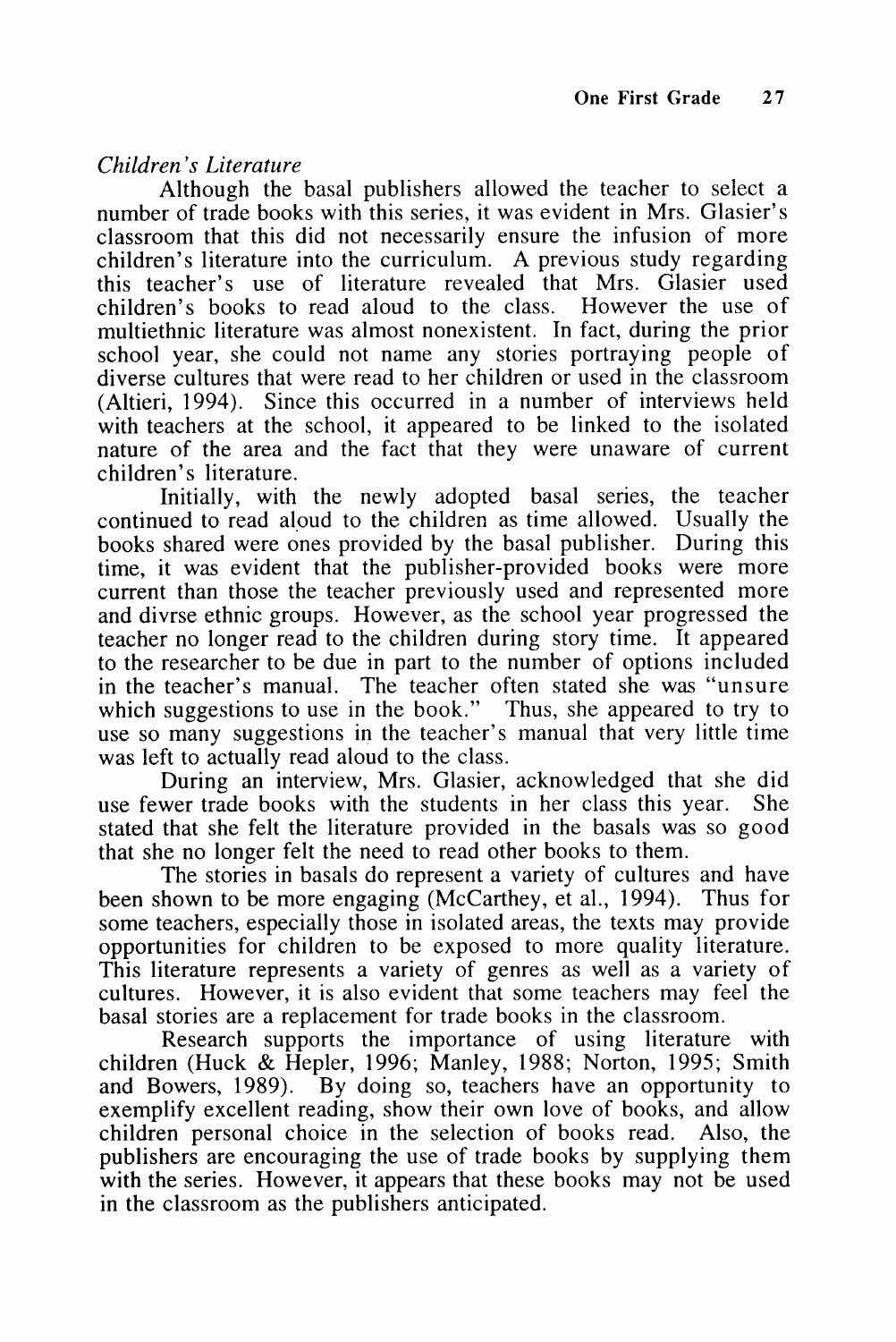#### EDUCATIONAL IMPORTANCE OF THE STUDY

Although the literature-based basals are significantly different from previously published reading series, researchers question what changes in pedagogical practices take place in classrooms which adopt them (Hoffman, et al., 1994). Basal readers play a key role in many classrooms today, so it is important to look at how the greatest gains can be achieved with these series. The literature-based basals make many good suggestions (e.g., integrated spelling and vocabulary, small group reading, and encouragement of writing and drawing), yet to merely present teachers with new materials is rarely enough to change a teacher's theoretical views or pedagogical practices (Hoffman, et al., 1994).

Some of the literature-based basal series provide quality multicultural trade books for the teachers and students in the classroom. This is extremely important as prior studies have shown that a lack of knowledge about (Thompson and Meeks, 1990) and difficulty in obtaining multicultural literature (Reimer, 1992) may influence the extent to which multicultural literature is used in the classroom. The importance of using such texts with children has been well documented (Altieri, 1996; Bishop, 1991; Harris, 1993). Since rural schools are often isolated, these publisher-provided trade books can assure that teachers have access to quality multicultural stories to share with children. However, some teachers may not realize the value of such texts and thus still may not use them in the best possible manner.

Results of this study suggest that important constraints influenced the degree of change that took place. Most notable constraints included the teacher's philosophy, and the limited amount of support provided by the basal publishers. Although Mrs. Glasier followed the teacher edition closely, she did not appear to substantially change her pedagogical practices. She was initially enthusiastic about the new series, but she quickly encountered difficulties with it.

Research indicates that teachers need to know how to employ new methods in their classroom (Guskey, 1989). More important, teachers also need to understand the philosophy behind the practices. While Guskey's research suggests that lack of knowledge is a major obstacle in change, this experienced teacher knew how to use small groups, assign spelling words, and complete notebook pages. Rather, the problem appeared to be her theoretical beliefs of reading instruction. She did not understand the philosophy behind the methods suggested in the literature-based basals and the value of these practices. Preservice and inservice education should address these areas.

While research shows that support systems are an essential part of any program under change (Scharer, 1992), rural teachers often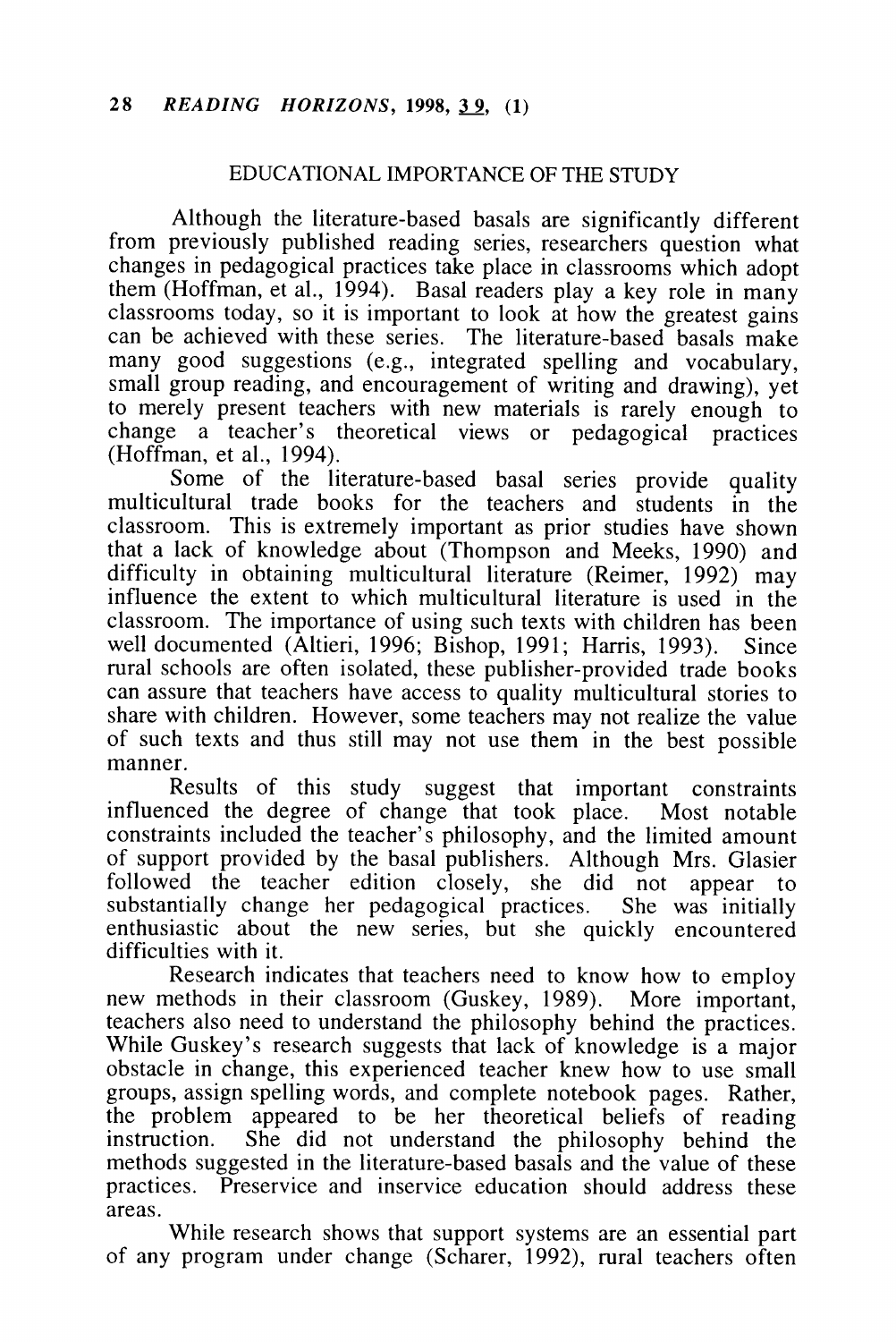are professionally isolated (Erickson, 1995). These teachers may not have convenient access to a university or workshops necessary to keep them up to date. Not only must teachers be aware of new strategies, but teachers must also understand the philosophy behind these methods.

It is difficult to develop this knowledge when teachers are provided with new materials but very little information on the background of the materials. This teacher only received assistance from the literature-based basal publishers at a meeting after the adoption of the basal series, even though most questions and concerns occur after implementation of new materials. Other research has also shown that, in general, the literature-based basal publishers are providing minimal support with the new materials (Hoffman, et al., 1998). This problem seems to be compounded when one thinks of isolated rural areas, where teachers may not have access to a great deal of other support.

While rural teachers are often left to themselves to find a solution to their problems (Killian and Byrd, 1988), research shows that teachers learn a great deal from each other (Altieri, 1994; Roberts, 1982). Allowing teachers to work in teams might be beneficial. Taking the time to help teachers grasp the theory behind any new reading series is essential, and small discussion groups facilitated by literary experts might help. Distance learning technology may also help teachers work through new materials. With one-third of our help teachers work through new materials. teachers teaching in rural schools today (Erickson, 1995), it is essential that efforts be made to meet their needs. Beliefs of individual teachers must be addressed to make lasting instructional changes (Pajares, 1992).

#### REFERENCES

- Altieri, J.L. (1994, November). **A look at elementary teachers and their use of literature in the classroom.** Paper presented at the Annual Meeting of the Mid-South Educational Research Association, Nashville TN.
- Altieri, J.L. (1995). Pictorial/oral and written responses of first grade students: Can aesthetic growth be measured? **ReadingHorizons, 35,** 273-286.
- Altieri, J.L. (1996). Children's written responses to multicultural texts: A look at aesthetic involvement and the focuses of aesthetically complex responses. **Reading Research and Instruction, 35,** 237-248.
- Bailey, G., Daisey, P., Maes, C, Spears, J.D. (1992). **Literacy in rural America.** Manhattan KS: Rural Clearinghouse for Lifelong Education and Development.

Bishop, R.S. (1991). **The multicolored mirror: Cultural substance in literature for children and young adults.** Fort Atkinson WI: Highsmith Press.

- Chall, J. (1983). **Learning to read: Thegreat debate.** NY: McGraw Hill.
- Erickson, L.G. (1995). Supervision of literacy programs: Teachers as grass**roots change agents.** Needham Heights MA: Allyn & Bacon.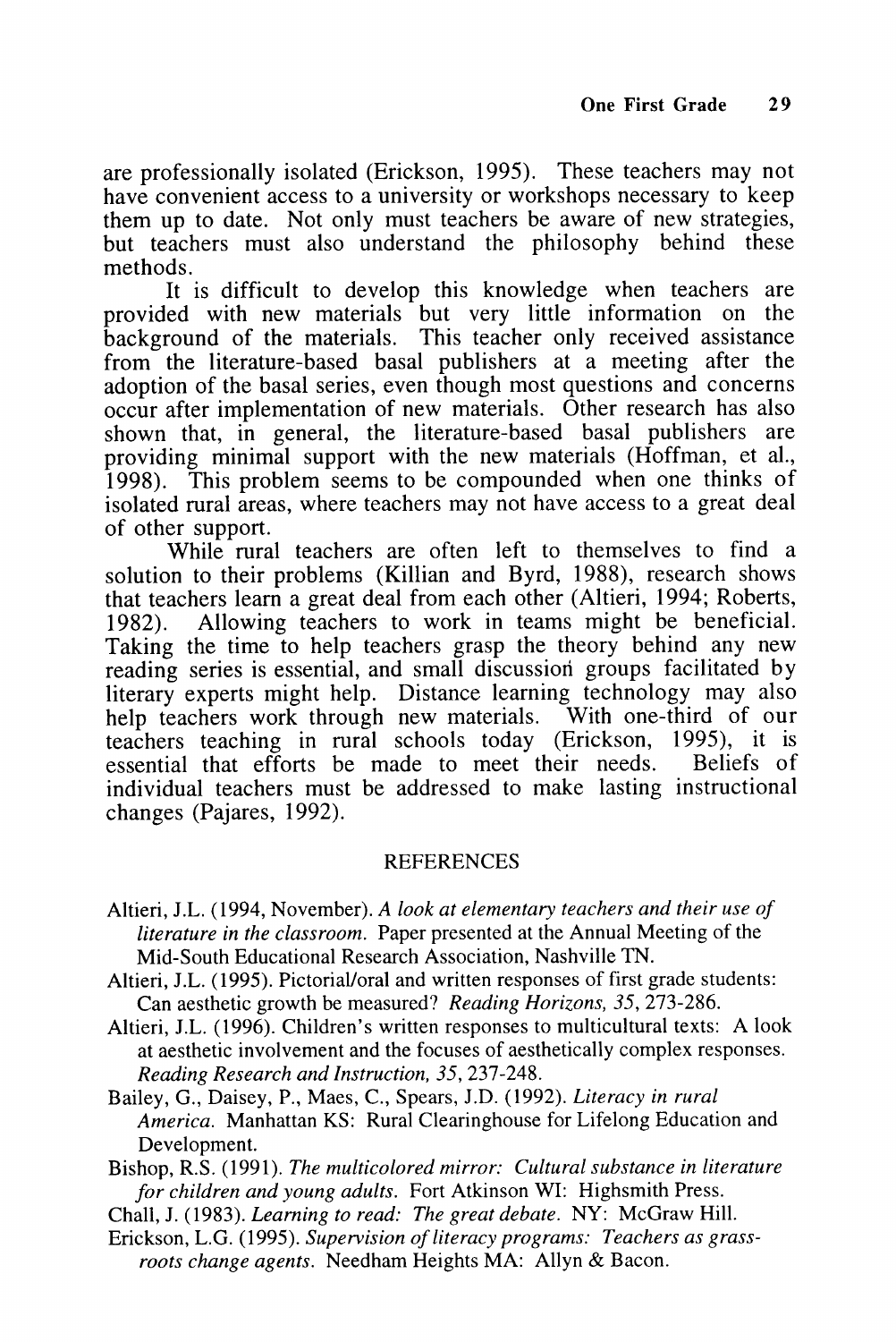- Glaser, B.G., & Strauss, A.L. (1967). The discovery of grounded theory. Chicago: Aldine.
- Goodman, K., Maras, L., & Birdseye, D. (1994). Look! Look! Who stole the pictures from the picture book? In P. Shannon & K. Goodman (Eds.), **Basal readers: A second look**(pp. 35-57). Katonah NY: Richard C. Owen Publishers.
- Guskey. (1989). Attitude and perceptual change in teachers. **International Journal ofEducational Research, 13,** 43-453.
- Harris, V. (1993). **Teaching multicultural literature ingrades K-8.** Norwood MA: Christopher-Gordon.
- Hoffman, J.V., McCarthey, S.J., Abbott, J., Christian, C., Corman, L., Curry, C, Dressman, M., Elliott, B., Matherne, D., Stahle, D. (1994). So what's new in the new basal? A focus on first grade. *Journal of Reading Behavior*, **26, 41-73.**
- Hoffman, J.V., McCarthey, S.J., Elliott, B., Bayles, D.L., Price, D.P., Ferree, A., Abbott,J.A. (1998). The literature-based basals in first-grade classrooms: Savior, Satan, orsame-old, same-old? **Reading Research Quarterly, 33,** 168- 197.
- Huck, C, & Hepler, S. (1996). **Children's literature inthe elementary school** (6th ed.). BlacklickOH: Brown & Benchmark.
- Killian, J.E., & Byrd, D.M. (Fall 1988). A cooperative staff development model that taps the strengths of rural schools. Journal of Staff Development, **9,** 34-39.
- Lehman, B.A., Allen, V.G., & Freeman, E.B. (1990). Teacher perceptions and **practicesfor using children's literature inelementary reading instruction** (Report No. CS 010 489). (ERIC Document Reproduction Service No. ED 329 937).
- Lincoln, Y.S., & Guba, E.G. (1985). **Naturalistic inquiry.** Newbury Park CA: Sage.
- Manley, L.S.(1988). **Incorporating children's literature into the elementary school reading andlanguage arts curriculum: An annotated bibliography.** (ERIC Document Reproduction Service No. ED 302 853).
- McCarthey, S.J., Hoffman, J.V., Christian, C, Corman, L., Elliott, B., Matherne, D., Stahle, D. (1994). Engaging the new basal readers. **Reading research and instruction, 33,** 233-256.
- Merriam, S.B. (1988). **Case study research ineducation: Aqualitative approach.** San Francisco: Jossey-Bass.
- Norton, D. (1995). **Through the eyes of a child: An introduction to children's literature** (4th ed.). Englewood Cliffs NJ: Prentice Hall.
- Olson, J.L. (1992). **Envisioning writing: Toward anintegration ofdrawing and writing.** Portsmouth NH: Heinemann.
- Pajares, M.F. (1992). Teacher's beliefs and educational research: Cleaning up a messy construct. **Review ofEducational Research, 62,** 307-332.
- Paris, S.G.,Wixon, K.K., & Palincsar, A.S. (1986). Instructional approaches to reading comprehension. In E. Rothkopf (Ed.), *Review of research in* **education, 14,** pp. 91-128. Washington D.C.: American Educational Research.